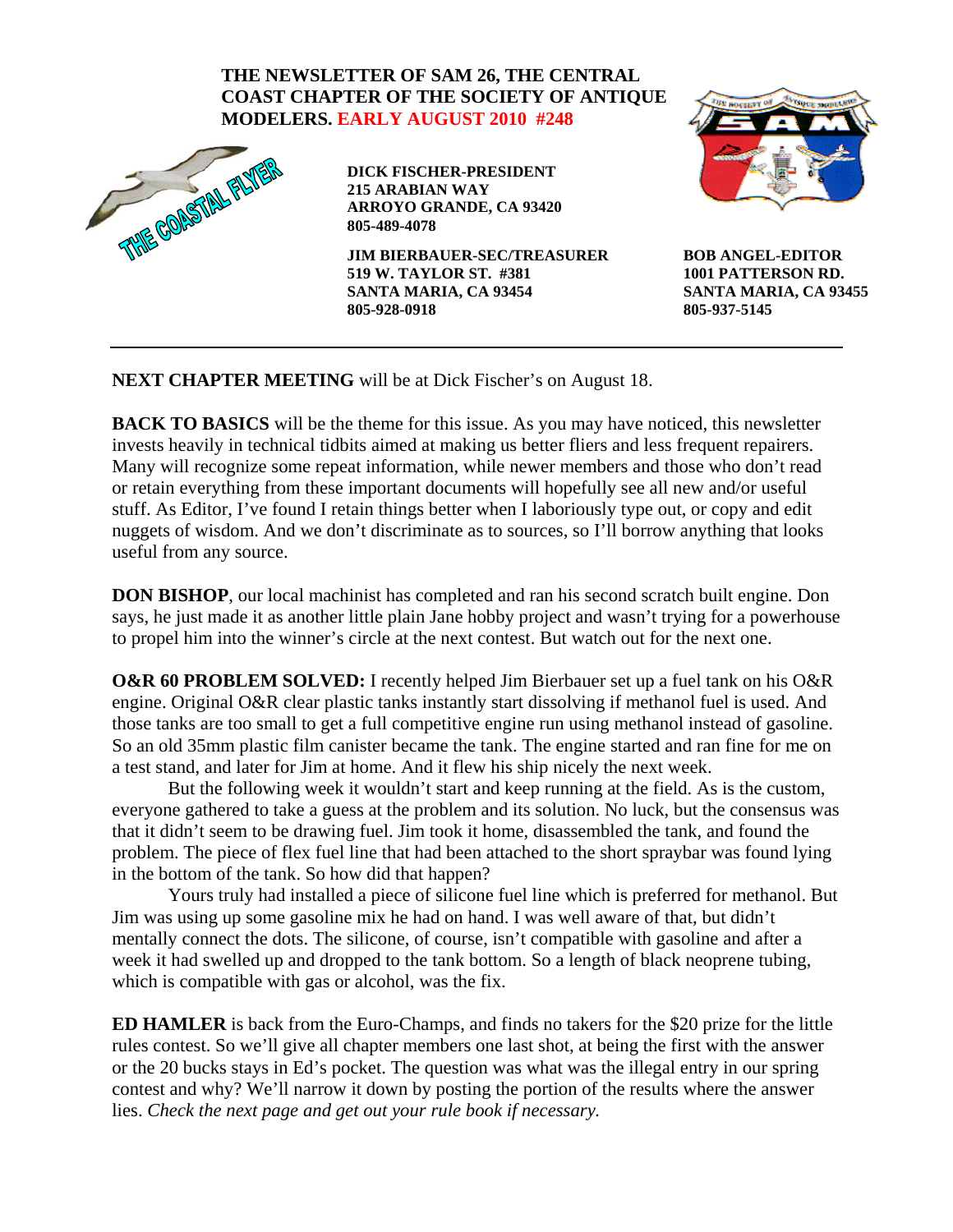| <b>ANTIQUE</b>        | <b>SHIP</b> | <b>SIZE</b> | <b>ENGINE</b> |       | $\overline{2}$ | 3     | 4 | <b>TOTAL</b>  |
|-----------------------|-------------|-------------|---------------|-------|----------------|-------|---|---------------|
| 1. Rick Holman        | Bomber      | 1220        | McCoy         | 10:00 | 10:00          |       |   | 16:02         |
|                       |             |             | 60            |       |                |       |   | Flyoff        |
| <b>Bob Angel</b><br>2 | Bomber      | 1206        | McCoy         | 10:00 | 10:00          |       |   | 14:48         |
|                       |             |             | 60            |       |                |       |   | Flyoff        |
| 3. Ed Hamler          | Airborn     | 810         | Spitfire      | 10:00 | 9:50           | 10:00 |   | 13.06         |
|                       |             |             |               |       |                |       |   | <b>Flyoff</b> |
| 4. Dave Lewis         | Anderson    | 1488        | S.T. 65       | 10:00 | <b>LOF</b>     | 5:31  |   | 15:31         |
|                       | Pylon       |             |               |       |                |       |   |               |
| 5. Phillip Stephens   | Bomber      | 1206        | McCoy         | 2:50  | 6:22           |       |   | 9:12          |
|                       |             |             | 60            |       |                |       |   |               |
| 6. Bob Meyering       | Bomber      | 1206        | McCoy         | 1:21  |                |       |   | 1:21          |
|                       |             |             | 60            |       |                |       |   |               |

**SPARK PLUG REMINDERS:** Our standard small plugs have  $\frac{1}{4}$ -32 threads. That's an uncommon NEF, or National Extra Fine. It looks like the more common ¼-28 thread, but you don't want to use a ¼-28 tap or die to do any re-threading or you'll mess things up.

NGK CM-6 plugs are popular and economical replacements for our larger 3/8-24 threaded plugs. But be aware that the CM-6's come with metric threads which must be rethreaded, or again, you can mess things up. Most but not everyone knew this, because I recently came across an engine that had a stock CM-6 plug forced in which had buggered both the engine's and the plug's threads, and in addition didn't quite seat and seal properly. Fortunately, re-threading straightened out both plug and engine. For anyone seeking more advanced methods of screwing up spark plugs, I can arrange private lessons.

**CHASING THREADS** is another term for re-threading and cleaning up existing threads. Whenever an engine is apart, it's a good idea to chase all threads. This usually removes a little metal along with accumulated gunk, but it saves threads from further damage. And you normally need to do it only once. Factory production taps and dies get worn before getting replaced and can end up not cutting threads as deeply and cleanly as they should. Hopefully your own taps and dies will not have been used on thousands of threads.

 You'll notice increased smoothness during assembly after re-threading. Torqueing head bolts and others is more accurate. Sometimes guys have trouble installing props on engines having fairly smooth drive washers. The nuts don't want to tighten properly and the prop keeps slipping. That can usually be cured by re-threading the prop shaft and nut, which reduces the friction causing the problem.

**FUELS:** SAM rules allow either gasoline based or methanol (an alcohol) based fuels in our old sparkers. Some stick to the old gas 'n oil fuels because they like the odor, but there are also advantages. For Texaco, gasoline gives much better fuel mileage than alcohol. It's compatible with the old plastic tanks, while alcohol isn't. And gas mix is much cheaper.

 Drawbacks are that gas usually gives less power and runs hotter than methanol. And it doesn't mix properly with straight castor oil. Finding that original 70W conventional motor oil is not always easy, but usually 60W is available in Harley motorcycle shops and is an OK substitute. Blends of castor/synthetic are available in most cycle shops, and are usually miscible with either gas or alcohol. Castor oil is made compatible with gasoline through a cooking process called polymerization, which also reduces its' viscosity. But when using castor with methanol say, an old Brown Junior, the original thicker non-polymerized castor is probably a better choice. Sig brand castor, for one, is the thicker non-polymerized type.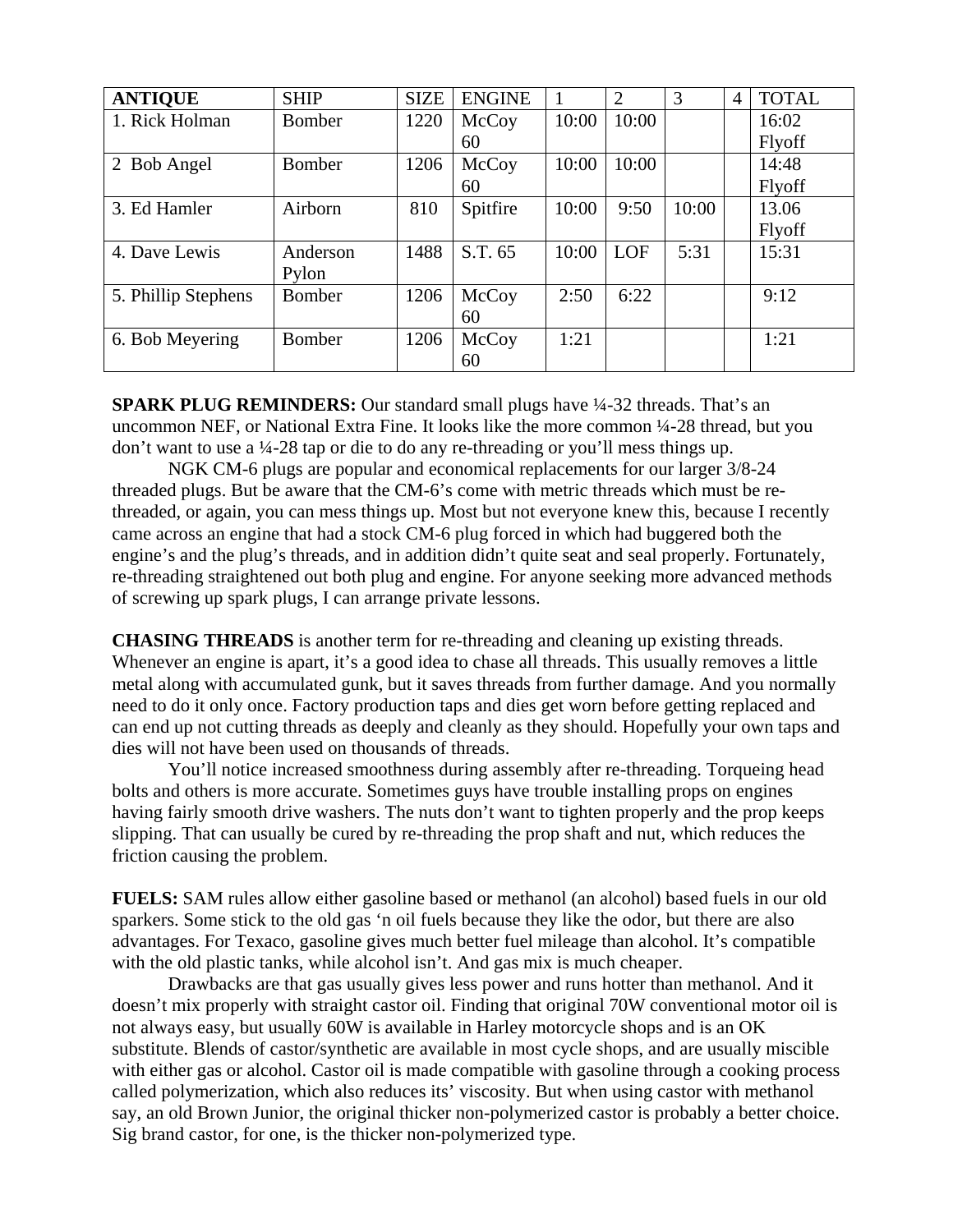**METHANOL** is the fuel many use for sparkers for all but fuel allotment events. Methanol runs our old engines cooler and stronger, but requires a bigger tank, and will melt the old plastic ones. Rarely, I've had to enlarge the gasoline spraybar outlet hole a number drill size or two. You can buy it as FAI mix, which means just methanol and lube; no nitro as required by our rules. If you mix your own, methanol is available from model fuel distributors, regular (auto) fuel distributors, hot rod shops, and at drag races. Nitromethane is allowed in RC glow engines (only) and can often be found in some of those same places. Regular 60 or 70W motor oil doesn't mix with methanol, so use castor oil or a synthetic/castor blend.

**NO FOLDING WINGS!** The usual failure mode for wings folding under extreme stress is that the upper spar(s) collapse. The bottom spars failing first under tension is rare. So carbon strips on the bottom or the top will do little good. Better is the use of beefier top spars including use of spruce or beefier balsa for top spars. That also keeps the purist crowd happier.

**COMPUTER RADIOS** can be a blessing or a pain in the aaa-neck. For those ships that try to loop under power, you can program a computer tranny to drop the elevators slightly at high throttle and raise them back to glide position at low throttle/shutoff. Of course we used to just do that by sliding the trim switch, back when we had real sliding trim switches.

But computers have introduced several new ways to help you crash, as we've reported often in our "computer crash of the month" series. The #1 favorite is having the wrong model number programmed in. Before computers we learned to manually set up each ship's control system properly in the first place, rather than rely on electronics to do it for us. After a recent episode of this problem I've started keeping a clothespin on the right control stick between flying sessions. Marked on the pin is "Model #?"

I almost crashed on a cold day wearing gloves when the glove pressed on the rudder trim. Unlike the limited travel of slide trims, the computer's trim button will just keep driving a servo all the way to the stops.

 Don't use the computer kill switch to shut down your ignition system. When you release the switch, it can cook a coil.

 Modern radios seem to be related to porcupines with all of their little toggle snap switches. It's impossible to keep track of all of them, so make sure each little unused switch is set to change nothing when they are accidentally clicked. For our type flying, most of them are unused. Radio makers should make them threaded and removable.

Many interference problems go unrecognized since their small twitching effect on controls is subtle. But they can still be the source of ignition stutter. Spread spectrum (2.4 GHz) radios have cured lots of spark ignition interference problems.

**NEEDLE VALVE ASSEMBLIES** on some old sparkers are sloppy, or missing and hard to replace. The OS 15 CL NV assembly fits the O&R SV engines perfectly and adjusts with good precision. Tower Hobbies stocks these as part L5CR4702 @ about \$13 each. Oddly enough the OS 10 spraybar is fatter and would require the O&R intake tube to be drilled larger.

**DOPE SUBSTITUTE:** Across the internet came a question asking what could be used as a substitute for dope when he ran out during a project. An answer came across that cut up ping pong balls dissolved in acetone would work. Some jokester immediately replied that he seen a couple of ping pongs running across his yard lately, but he didn't have the heart to shoot them.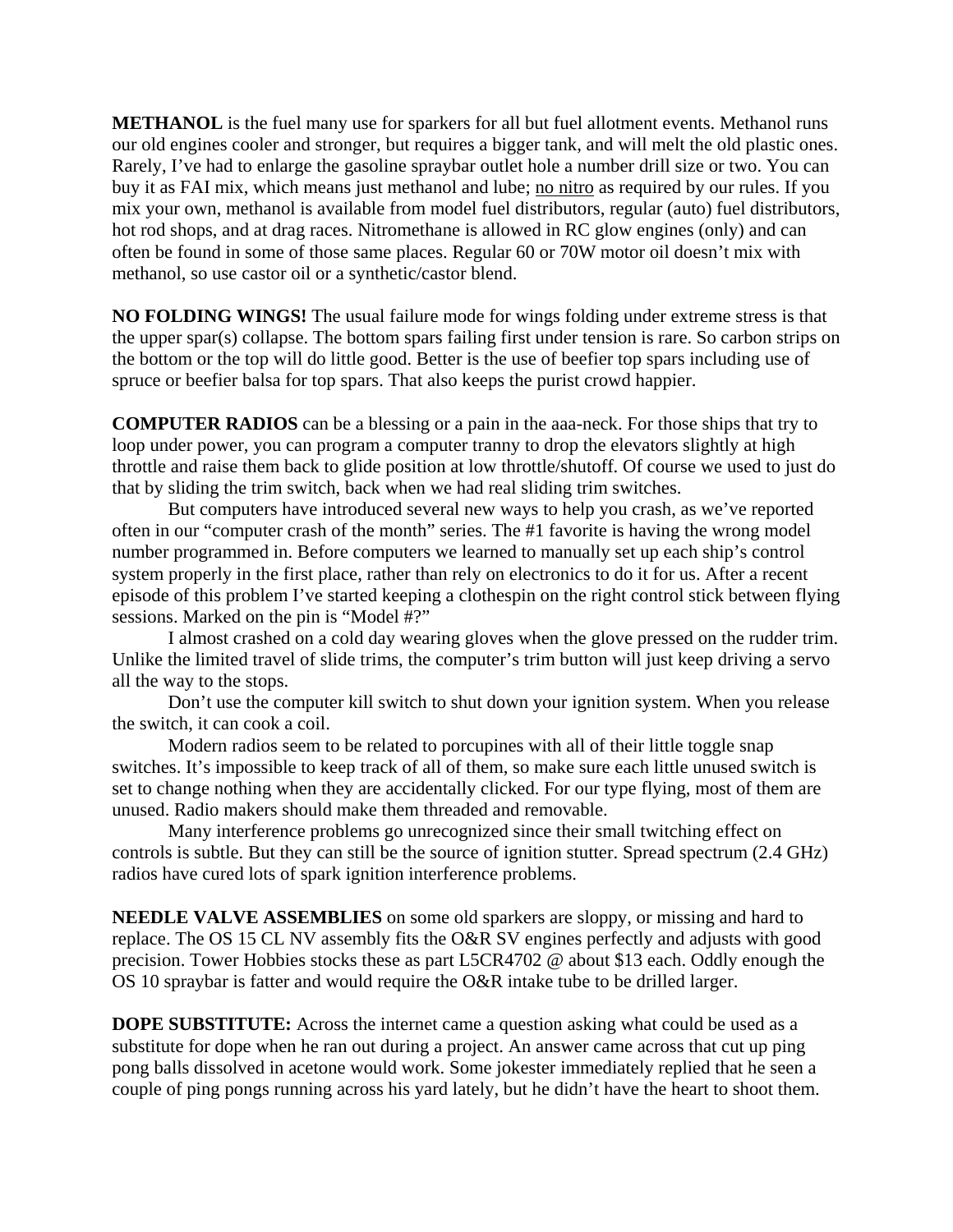**SCHNUERLE ENGINE I.D.:** I've been asked by OT fliers more than once if a certain engine was a Schnuerle or a cross flow. Here are the differences.



This Rossi cross flow is identified by that one big bulgy bypass directly opposite the exhaust port. We're talking about the area on which the name and lettering is cast in.

Bypasses let the intake charge flow up from the crankcase to the combustion chamber. Not all are this pronounced.



This Moki Schnuerle has three bypasses. The larger one is in the same place on the left side as the engine above. There are also two extra bypasses called boost ports fore and aft. The forward one is visible in the picture. The main bypass on a Schnuerle doesn't shift if the exhaust direction shifts. That's because the main bypass entry would be partly masked by the crank web. The boost port intakes sit higher in the sleeve and are above the crank web.

Almost all modern glow engines are Schnuerle ported. And since they run stronger, SAM rules give the cross flows an advantage with longer run times. I believe the rules did a pretty good job of matching them up as long as you have one of the better running cross flow engines, such as a Super Tigre Fox combat etc., or just about any 1960's or later control line racing engine such as K&B or Fox.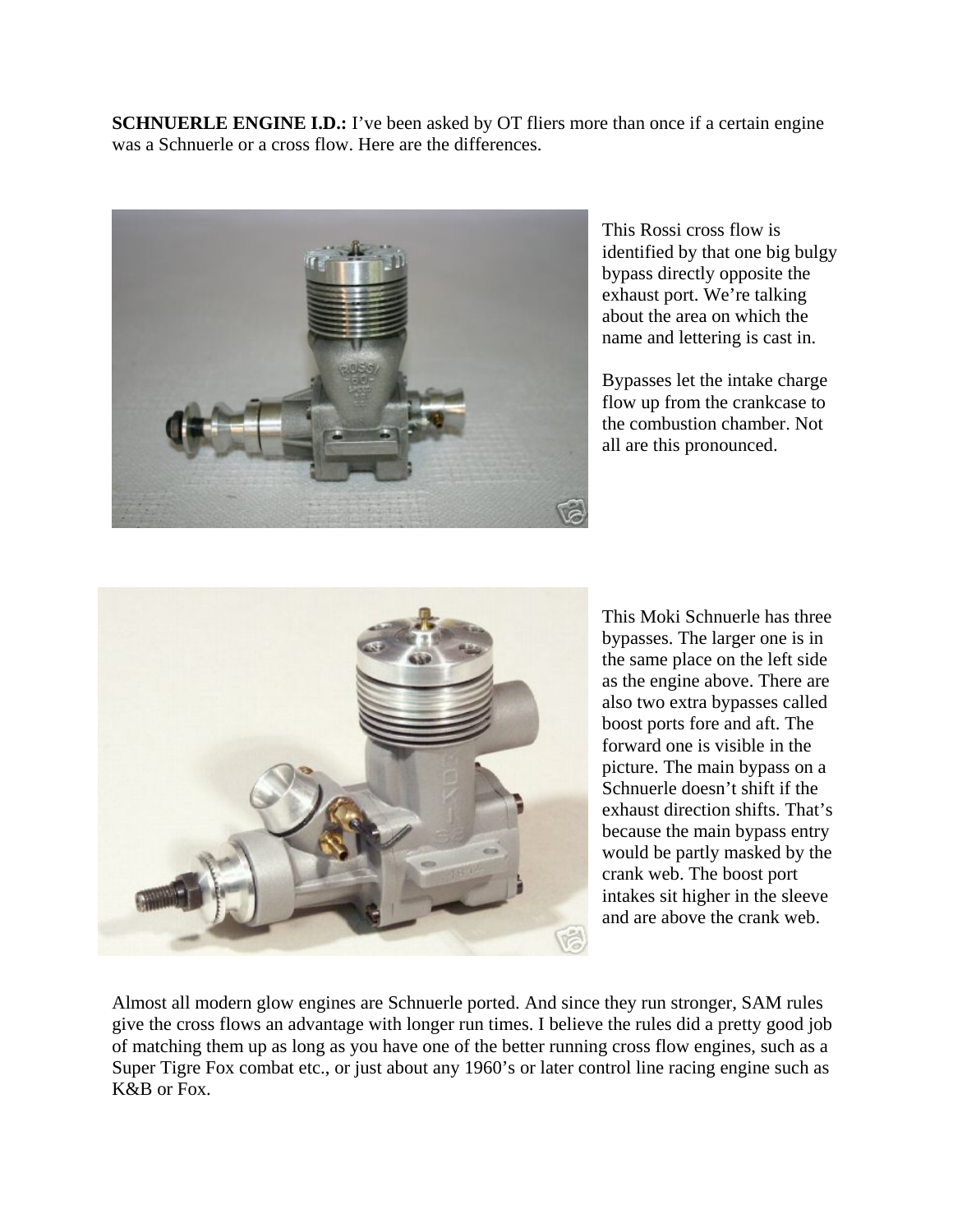**SPEED 400** event motors are limited to the inexpensive German Graupner Speed 400 brushed motor. Guys flying the event are sometimes having a hard time finding them. That's probably because the electric business has turned into a big airplane, big bucks industry and few dealers want to bother with the small change stuff. Also few brushed motors are being used. But you can Google Graupner USA or phone 941-925-9653, who stock the S400 motors at just \$11.45 each. This came thanks to our Downers Grove Illinois member Jack Hiner.

**TANDY WALKER**, our member from Arlington Texas, built a 300 Sq. Inch Cloudster for the S400 event, aiming for this years SAM Champs. He did his usual good job of thoroughly recording every construction step with photos and highly detailed narrative. His builds are stored on the official SAM web site and would be particularly useful for anyone starting in the hobby. Tandy also records his test flights. Unfortunately the Cloudster was a fly away during the first day's tests. It was found a week later across town badly damaged.

However, his documentation was not to be wasted, as he decided to jump right in and build another. Tandy was able to salvage some un-damaged parts from the original. So the rebuild was completed in short order and one of the successful test flights is shown below.

Tandy has also recorded every step of his several other models for this year's Champs, including the arrangements and packing of them in his van for Muncie. Now we'll watch the results and see if he wins an overall championship. If so we'll have a complete historical record of the whole affair, probably including some of the goings on at Muncie. Go Tandy!



Since we're showing construction progress, we'll start tracking the Bierbauer/Fischer build of the Custom Cavalier. But don't expect quite as much detail as Tandy gives us.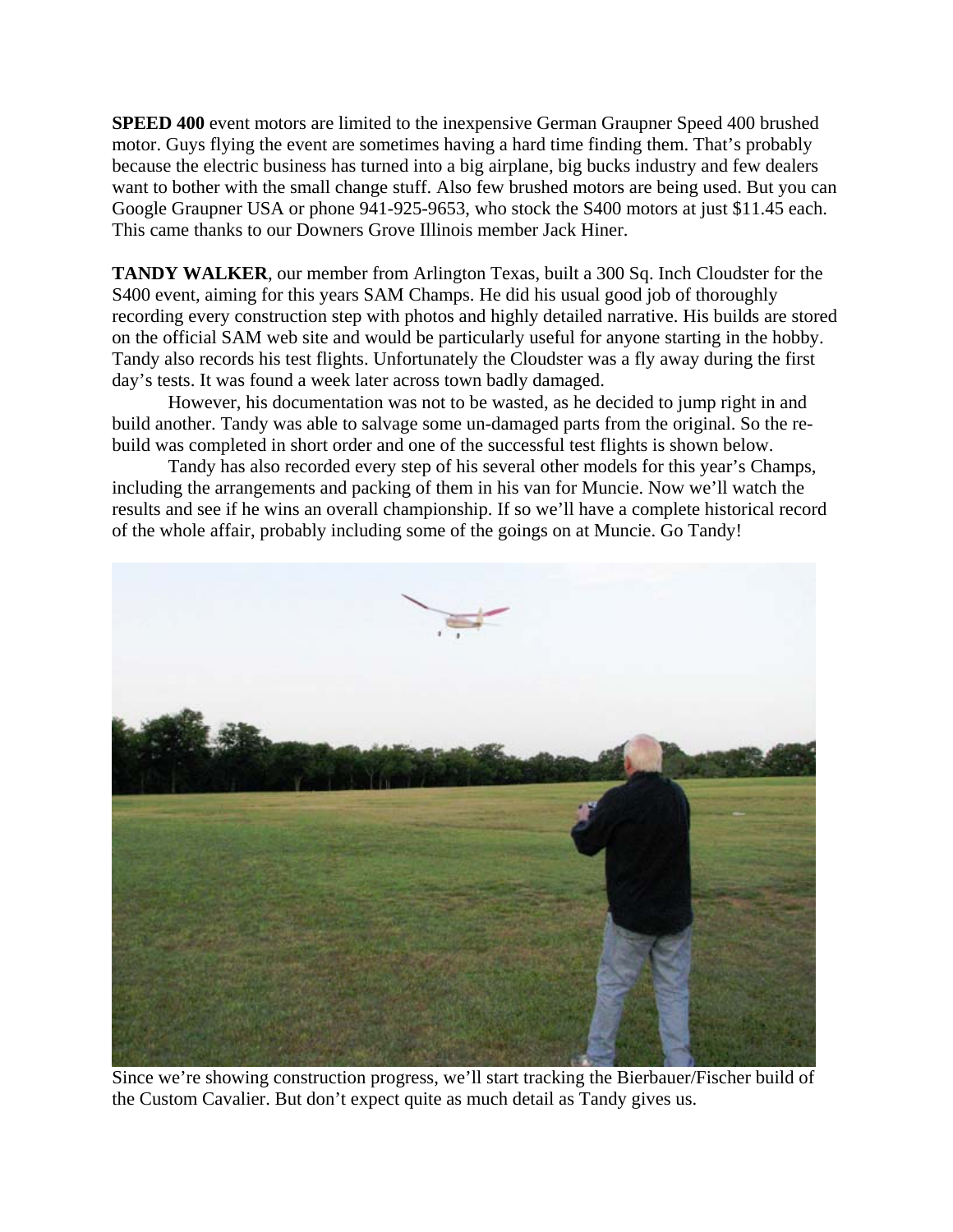

Here's Jim Bierbauer with the start of the Custom Cavalier in front of Dick Fischer's garage.

This joint project is to use an OK twin and possibly an alternate Forster 99 for power.



Here's an opposed twin I saw last month at a big convention of "hit and miss" engine guys. That prop is about two feet in diameter, and the engine looked too old and gutless for a man carrying ultra light, but too big for a giant scale ship. It took a while to find the owner, but I had to know. It turns out to be an old Maytag washing machine engine with a hand carved prop.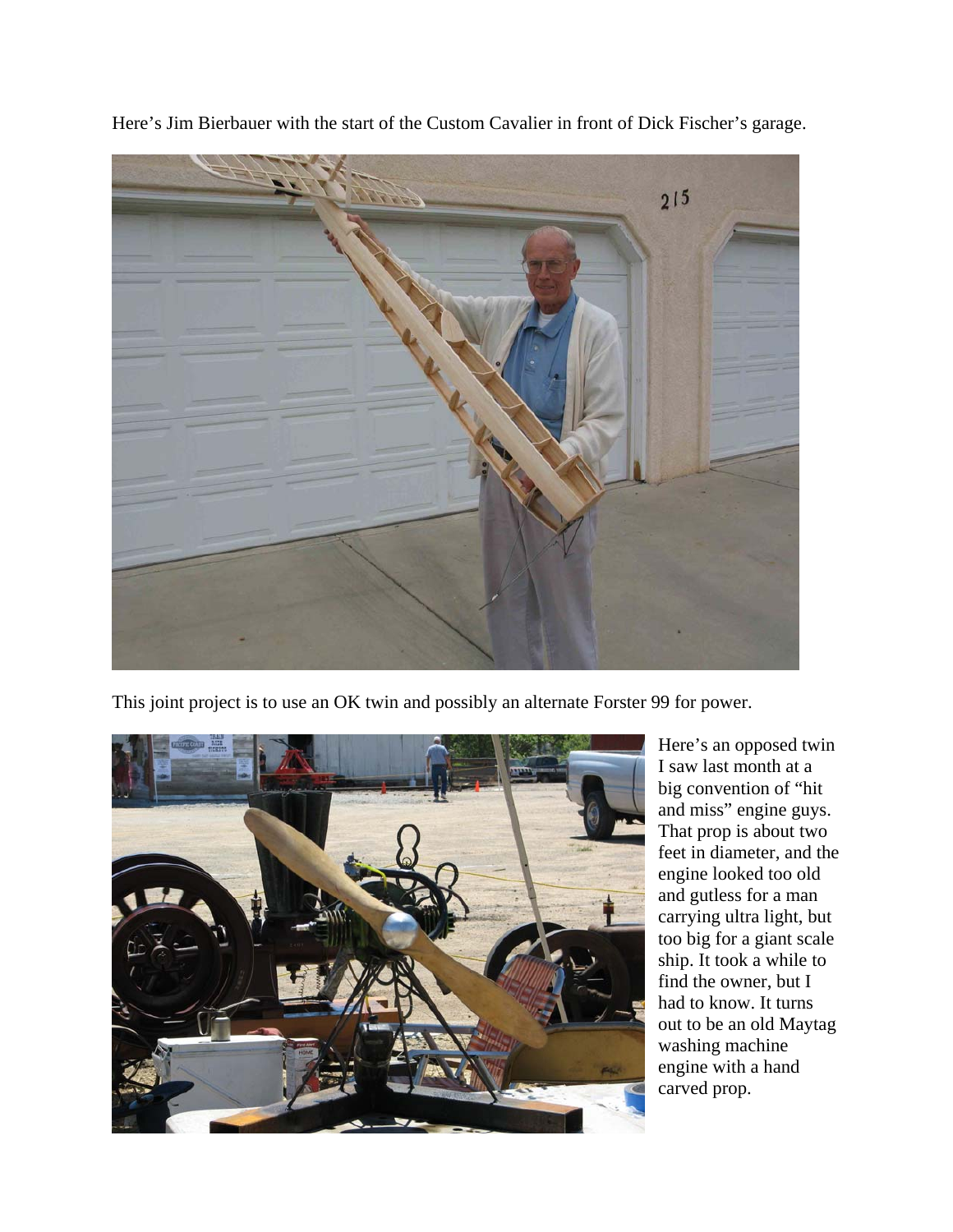

Van Wilson, our chapter member from Willow Alaska sent a batch of photos of their "Sorta old time contest" held a couple of months back.

That's a pretty good turnout for a group that probably has some distance to travel to get together. It looks like the spring thaw was well underway.

And panning over to the right we get a view of the pits and a corner of one of the host's buildings.

Van and his lady friend " Lady Beth" are both enthusiastic modelers who showed up at the '07 SAM Champs and vowed to return to future champs with models to fly .

**ELECTRIC MOTOR HAZARDS:** There are a number of those and they are real. E motors can suddenly start up under a number of conditions. I'd read the warnings and was careful about always removing the prop as recommended when installing, setting, or removing motors, batteries, etc. But a near accident still occurred one day when I'd received a new motor. With no prop on, I turned it on at the workbench. Brain fade had failed to remind me that the case of an *outrunner* motor is the rotating part. It was startling and it quickly wound up the cords, but I got it shut down before any real disaster struck.

**LITHIUM-POLYMER BATTERIES,** abbreviated as Li-Pos are also hazardous. Mike Myers had a battery fire, (Ref: P 84, July 2010 Model Aviation) but fortunately he had the battery in one of the ceramic jars made just for the purpose. On the next page Canadian Roy Bourke describes why you don't want to go too much oversize on a speed controller.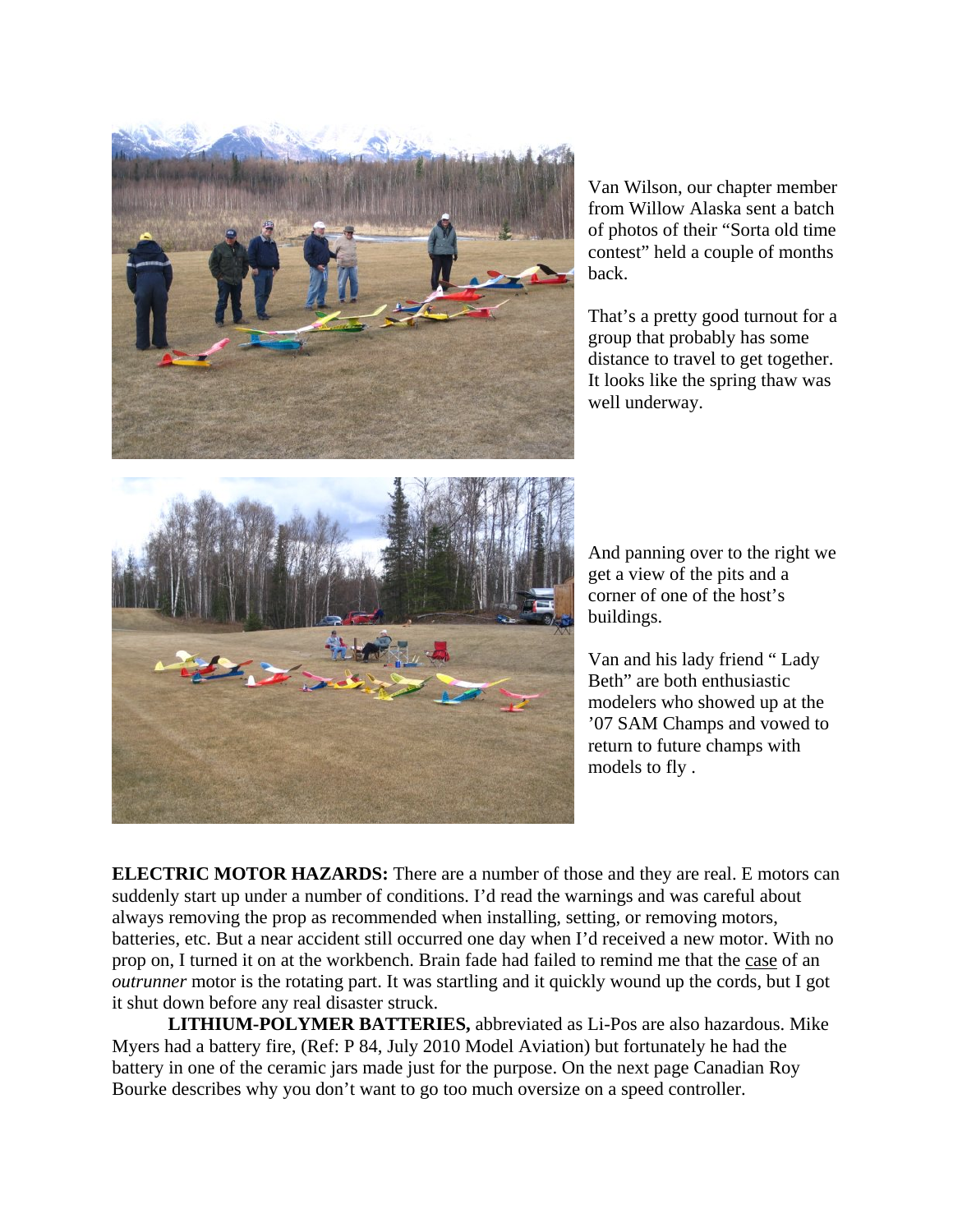## **Over-Current Protection in Brushless Motors**

## **Roy Bourke MAAC 204L**

Section 6.1 of the MAAC Safety Code recommends that all electric aircraft be properly fused "between the motor and the first connector when using a BEC system. Units that have separate power to the radio may prefer to fuse between the battery and the connector." This regulation is currently under review and will likely be amended somewhat in future revisions of the Safety Code

Obviously the original regulation was drafted without too much regard for the newer brushless motor types because, how do you fuse a 3-phase motor/controller system?? Putting a single fuse in one of the 3 lines to the motor just doesn't cut it!! Blowing a single fuse will disable two of the phases, but the motor will still run, or try to run, on the remaining phase. And putting a fuse in all three lines wouldn't cut all power to the motor unless two of the fuses blew simultaneously. One could of course fuse one of the power lines from the battery to the speed controller but this should not be done unless the radio receiver has its own separate battery, because blowing this fuse will disable a BEC system in the speed controller.

Fortunately, most electronic speed controllers already have some form of fusing, either a thermal cutoff or over current protection. Castle Creations, and possibly some other ESC suppliers go one step further and give the user a bit of programming control over the sensitivity of this over current cut-off, but not much control of the level itself. The cut-off level for over-current is usually based on the normal current rating of the controller, and most controllers are designed to allow a temporary surge of current over the rated current draw for continuous operation. (For example, the Phoenix 80 controller will pass 80 Amps continuous and 120 Amps surge).

So if we are using a BEC, essentially we are relying on the speed controller to provide us with this safety fusing. But just as we must carefully select an appropriate fuse size for a brushed motor, we need to select an appropriate controller size for a brushless motor. Yes, an 80A speed controller will control the speed of a motor that is designed to run on a maximum of 25 Amps. But what if a short develops in that motor, or if something stops the prop from turning and/or the motor shaft locks up while the speed controller is calling for maximum speed (after a crash for example)? How much current will the motor draw? Probably a high enough level to blow the motor, and maybe even a high enough level to cause the LiPo battery pack to explode. (Have you ever seen one explode? Check out the videos at [http://www.utahflyers.org](http://www.utahflyers.org/)). But the 80A speed controller won't cut power until the current level is well above 120 Amps !!

So, if you are using a controller with BEC, this just underlines the importance of matching the size of a speed controller to the current capability of the motor. Admittedly it is tempting to use a larger speed controller than is needed, to make sure that the speed controller stays cool and is never overloaded, and may be useful for a larger motor in a future aircraft. But the downside is that you may be creating a potentially dangerous over-fused and under-protected condition for the rest of the power system.

If you do insist on using an oversized controller, the safest way is to appropriately fuse the battery line to the controller and install separate power for the receiver and servos (Hint: The two-bladed automotive fuses sold at auto parts stores can serve nicely as drive-system arming switches as well as fuses)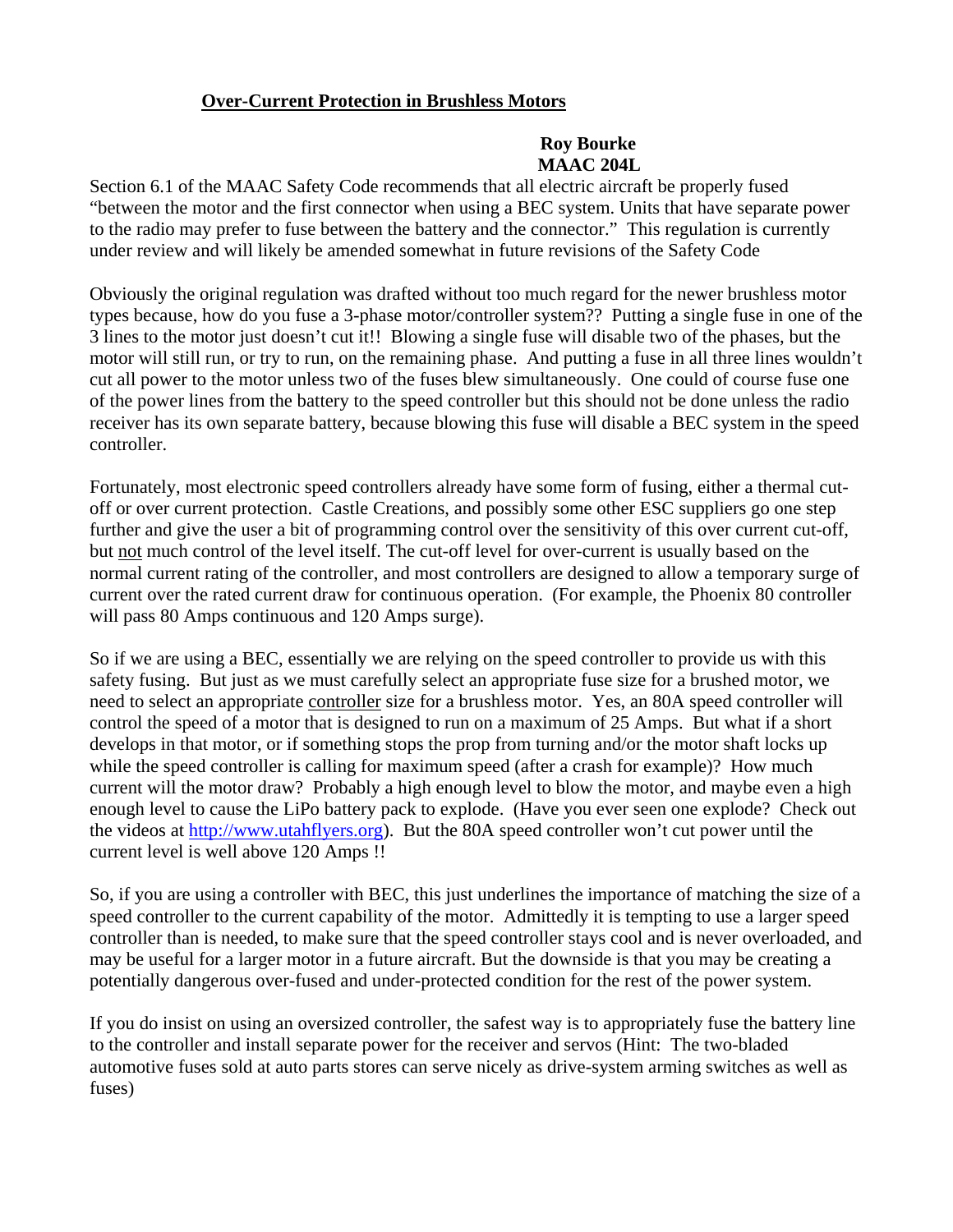## 2010 SAM 30 LOREN SCHMIDT MEMORIAL ANNUAL CONTEST – SCHMIDT RANCH JULY 24-25

|    | <b>BROWN JR LER</b>           |                                      |       |       |       |       |       |
|----|-------------------------------|--------------------------------------|-------|-------|-------|-------|-------|
| 1) | Gary Leopold                  | Polly                                | 11:25 |       |       |       | 11:25 |
| 2) | Jake Chichilitti              | <b>Buccaneer Std</b>                 | 5:04  | 7:31  | 6:19  |       | 7:31  |
|    |                               |                                      |       |       |       |       |       |
|    |                               |                                      |       |       |       |       |       |
|    | <b>OHLSSON SIDEPORT</b>       |                                      |       |       |       |       |       |
| 1) | Jake Chichilitti              | $R/C-1$                              | 6:29  | 5:30  | 7:00  | 5:29  | 13:29 |
| 2) | Gary Leopold                  | Miss America                         | 3:17  | 7:00  | 4:06  | $-$   | 11:06 |
| 3) | Dave Lewis                    | Bomber                               | 3:02  | 2:37  | 2:19  |       | 5:39  |
|    | A GLOW/IGNITION COMBINED      |                                      |       |       |       |       |       |
| 1) | Dave Lewis                    | Bomber/ST 19                         | 2:24  | 7:00  | 7:00  |       | 14:00 |
| 2) | Jake Chichilitti              | Playboy Jr/Elfin                     | 3:59  | 3:31  | :25   |       | 7:3   |
|    |                               |                                      |       |       |       |       |       |
|    |                               |                                      |       |       |       |       |       |
| B. | <b>GLOW/IGNITION COMBINED</b> |                                      |       |       |       |       |       |
| 1) | <b>Bill Copeland</b>          | Bomber/OS 25                         | 3:35  | 8:00  | 5:46  | 7:25  | 15:25 |
| 2) | Dave Lewis                    | Bomber/K&B 3.5                       | 5:45  | 8:00  | 5:50  |       | 13:50 |
| 3) | <b>Bob Covolo</b>             | Bomber/ST 29                         | 2:07  | 5:26  | 5:11  | 2:28  | 10:37 |
| 4) | Joe Poco                      | Bomber/OS 25                         | 2:45  | 4:21  | 4:19  | 3:12  | 8:40  |
|    |                               |                                      |       |       |       |       |       |
| C  | <b>GLOW/IGNITION</b>          |                                      |       |       |       |       |       |
| 1) | <b>Stan Lane</b>              | Anderson/??                          | 8:08  | 8:45  | 9:00  |       | 17:45 |
|    | Jake Chichilitti              | Dallaire/ST 60                       |       | 4:13  |       |       | 7:51  |
| 2) |                               |                                      | 3:38  |       | $-$   | $- -$ |       |
| 3) | Dave Lewis                    | Bomber/K&B 40                        | 3:36  |       |       |       | 3:36  |
|    |                               |                                      |       |       |       |       |       |
|    |                               | <b>TEXACO GLOW/IGNITION COMBINED</b> |       |       |       |       |       |
| 1) | Dave Lewis                    | Bomber/OS 60 4-S                     | 16:14 |       |       |       | 16:14 |
| 2) |                               | Bob Von Konsky Record Breaker/OS 4-S | 9:56  | 14:10 | 12:57 |       | 14:10 |
|    |                               |                                      |       |       |       |       |       |
|    | $\frac{1}{2}$ A TEXACO        |                                      |       |       |       |       |       |
| 1) | Don Bekins                    | Playboy                              | 10:52 | 11:27 |       |       | 22:19 |
| 2) | Mike Clancy                   | Playboy                              | 10:27 | 8:56  |       | 10:32 | 20:59 |
| 3) | Jake Chichilitti              | <b>Baby Playboy</b>                  | 9:06  | 7:41  |       | 8:07  | 17:13 |
|    | <b>Stan Lane</b>              | Anderson Pylon                       | 6:28  | LOF   |       |       | 6:28  |
| 4) |                               |                                      |       |       |       |       |       |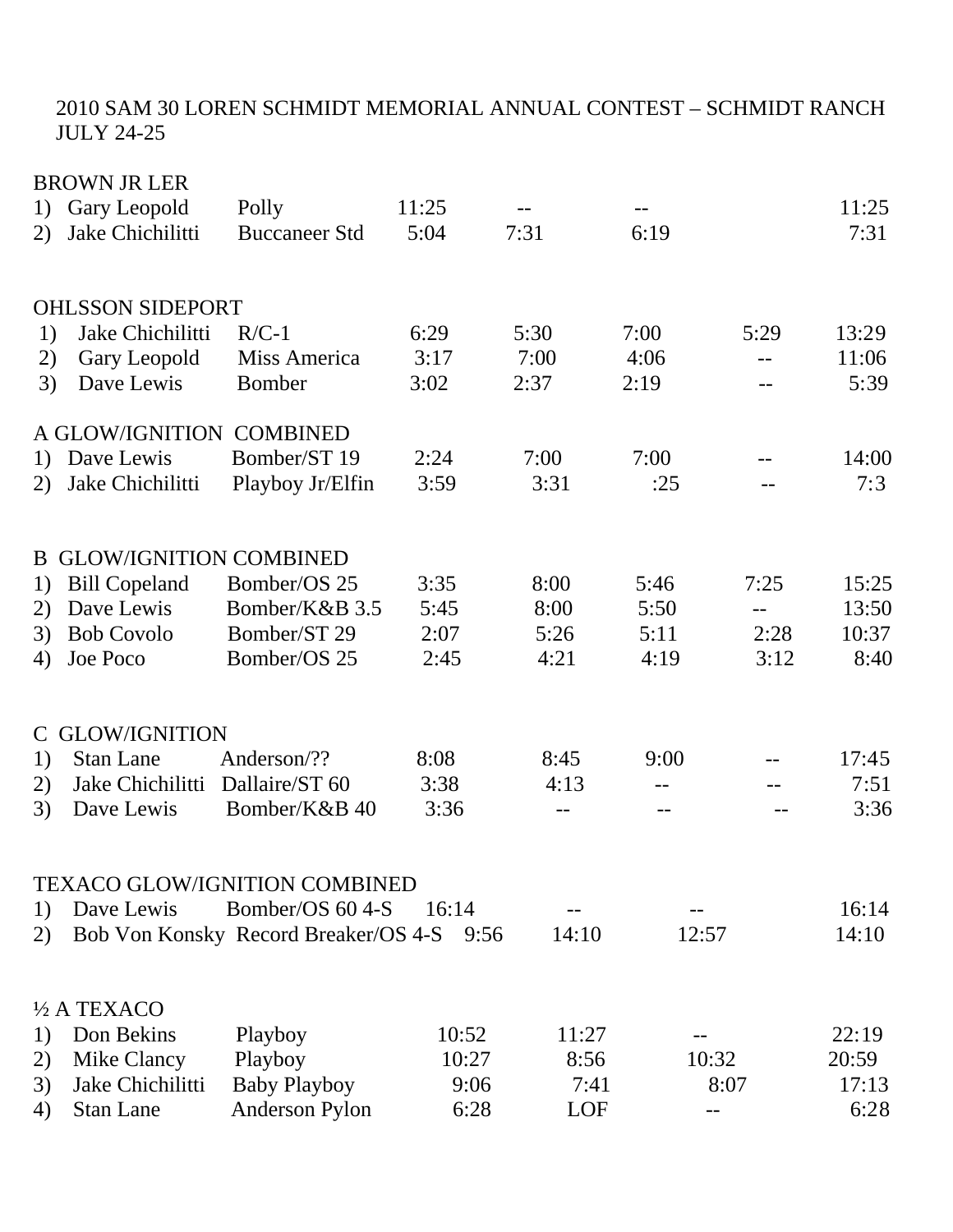|    | $1/2$ A SCALE            |                     |       |       |      |      |       |
|----|--------------------------|---------------------|-------|-------|------|------|-------|
|    | 1) Cecil Cutbirth        | <b>Curtis Robin</b> | 6:15  |       |      |      | 6:15  |
|    |                          |                     |       |       |      |      |       |
|    |                          |                     |       |       |      |      |       |
|    | <b>ANTIQUE COMBIINED</b> |                     |       |       |      |      |       |
| 1) | Dave Lewis               | Anderson/ST 65      | 10:00 |       |      |      | 10:00 |
|    |                          |                     |       |       |      |      |       |
|    |                          |                     |       |       |      |      |       |
|    | <b>FOXACOY</b>           |                     |       |       |      |      |       |
| 1) | <b>Bob Covalo</b>        | Bomber/McCoy 35     | 7:00  | 5:52  | 4:31 | 5:41 | 12:52 |
|    |                          |                     |       |       |      |      |       |
|    |                          |                     |       |       |      |      |       |
|    | SPEED 400 LMR            |                     |       |       |      |      |       |
| 1) | Jack Albrecht            | Bomber??            | 10:00 | 10:00 |      |      | 20:00 |
| 2) | Mike Clancy              | Kerswap             | 7:15  | 8:50  | 8:48 |      | 17:30 |
| 3) | <b>Steve Roselle</b>     | Dallaire            | 8:11  | 8:09  |      |      | 16:20 |
| 4) | Dave Lewis               | <b>Bomber</b>       | 6:17  | 7:33  |      |      | 13:50 |
|    |                          |                     |       |       |      |      |       |
|    |                          |                     |       |       |      |      |       |
|    |                          |                     |       |       |      |      |       |

## SPIRIT OF SAM CONCOURS

| Jake Chichilitti  | Taylor E-2   | (coin toss) |
|-------------------|--------------|-------------|
| 2) Cecil Cutbirth | Curtis Robin |             |

 Lots of sunshine and both days had temps in the 90ies but the stiff breeze had a cooling effect. A couple planes were driven off the field by the wind but I believe both were recovered intact. Only one crash that I know of, a nice Playboy Jr/ Elfin.

Pretty good turnout; I have only 13 scorecards but I saw about 21 signatures on the AMA sheet.

As always the fliers and friends were royally hosted by Miriam Schmidt. The food was very good and there was quite a variety too.

 On Sunday, at the Contestant's Meeting, it was decided (unanimously I believe) to end the contest at 12 Noon since the wind was very strong at the time. However, the wind slacked off and there was good flying the rest of the morning, not calm but very flyable.

It was a good contest over all. The Champion Points Trophy went to Dave Lewis closely followed by Jake Chichilitti.